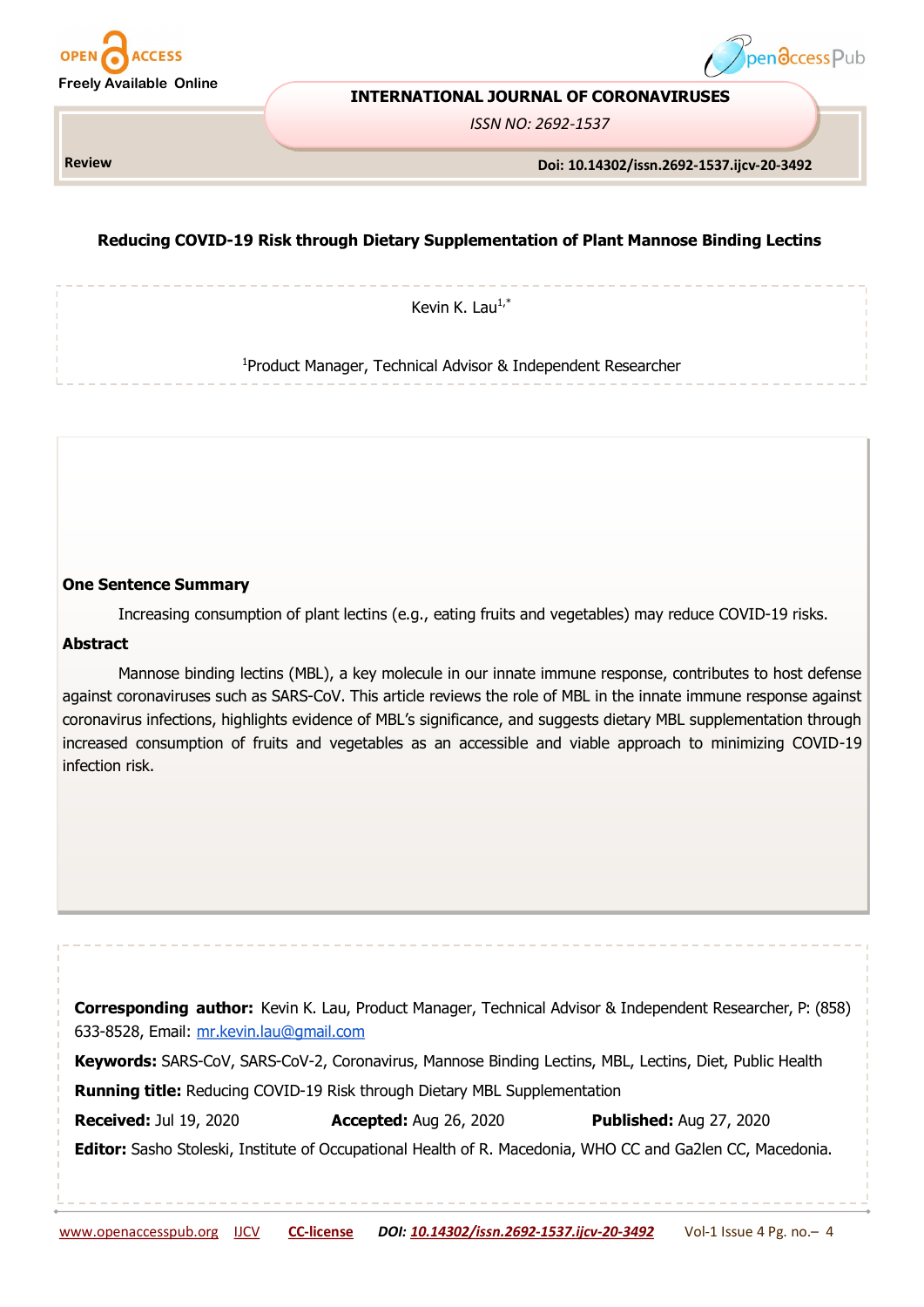

# **Introduction**

The global COVID-19 pandemic continues to spread. Public health measures in the USA have had limited efficacy with masks and social distancing the primary methods for reducing the infection rate. While a lot of research is focused on a vaccine which trains the adaptive immune system to provide an acquired immunity, the innate immune system should not be overlooked in its ability to help reduce the risk of COVID-19 infection. This article reviews the role of mannose binding lectins (MBL) in the innate immune system, knowledge about the epidemiology of COVID-19, and how supplementing MBLs increases resilience against COVID-19 infection. Several studies have shown that MBLs display anti-coronavirus properties of varying efficacy. Evidence supporting the positive effects of MBL with respect to COVID-19 infections includes (a) their ability to bind to coronaviruses thereby inhibiting infectivity and activating the complement system, (b) observed infection rates varying by race and ethnicity consistent with variations in mannose binding lectin levels, and (c) consumption of more plant lectins correlated with better outcomes and lower rates of infection. Supplementing MBL through diet to enhance innate immune response may therefore reduce infection rate, improve outcomes, and increase overall public health while vaccine development continues. MBLs are common and readily accessible from plants so it is recommended that people at risk of or infected by COVID-19 consider dietary supplementation of plant MBLs by increasing consumption of fruits and vegetables. Large scale population studies should be conducted to refine these generalized recommendations towards more effective dietary recommendations.

## **Discussion**

# Mannose Binding Lectins and Our Immune System

The [innate immune system](https://en.wikipedia.org/wiki/Innate_immune_system) is our first line of defense against infection by invading pathogens. $1-3$  Part of our innate immune system includes [Mannose Binding](https://en.wikipedia.org/wiki/Mannan-binding_lectin)  [Lectins](https://en.wikipedia.org/wiki/Mannan-binding_lectin) (MBL), which are [collectins](https://en.wikipedia.org/wiki/Collectin) in the C-[type lectin](https://en.wikipedia.org/wiki/C-type_lectin)  superfamily dependent on calcium for binding.<sup>[3](https://paperpile.com/c/iLsNry/C9Gu)</sup> The general role of MBL in the [innate immune system i](https://en.wikipedia.org/wiki/Innate_immune_system)s known. $1-3$  $1-3$  MBLs are proteins produced by the liver and secreted into the [serum](https://en.wikipedia.org/wiki/Serum_(blood)) where they can activate an immune response.<sup>[2](https://paperpile.com/c/iLsNry/z8Wj)</sup> MBLs have carbohydrate recognition



domains for prototypical pattern recognition allowing them to recognize and bind to infectious agents, including bacteria and viruses, thereby activating the [complement system.](https://en.wikipedia.org/wiki/Complement_system) $1/2$  MBL binding and complement activation enhances [phagocytosis b](https://en.wikipedia.org/wiki/Phagocytosis)y acting as an [opsonin](https://en.wikipedia.org/wiki/Opsonin) using the [lectin pathway.](https://en.wikipedia.org/wiki/Lectin_pathway)<sup>[2,3](https://paperpile.com/c/iLsNry/z8Wj+C9Gu)</sup> See Figure 1. Complement activation further serves as a bridge to our [adaptive immune system](https://en.wikipedia.org/wiki/Adaptive_immune_system) for producing antigen specific antibodies, possibly resulting in acquired immunity. $2,4$ 

Multiple studies have shown that MBL deficiency increases susceptibility to infection, including influenza and SARS-CoV-1.<sup>[2,5,6](https://paperpile.com/c/iLsNry/z8Wj+E3zA+P90E)</sup> MBL deficiency is a condition affecting the immune system resulting in low levels of MBL in blood sera that occurs in up to 30% of the population, depending on ethnicity. $2,3$  Innate MBL production is genetically determined where both over- or under- production can both be problematic for different reasons. $2,3$  There are 3 coding region single-nucleotide polymorphisms ([SNPs\)](https://en.wikipedia.org/wiki/Single-nucleotide_polymorphism) for MBL at codons 52, 54 and 57 affecting MBL production.<sup>[2,3](https://paperpile.com/c/iLsNry/z8Wj+C9Gu)</sup> The frequency of these SNPs varies among different ethnicities where the codon 54 variant is very common.<sup>[6](https://paperpile.com/c/iLsNry/P90E)</sup>

# COVID-19 and SARS-CoV-1

[COVID](https://en.wikipedia.org/wiki/Coronavirus_disease_2019)-19 is caused by a coronavirus known as [Severe Acute Respiratory Syndrome CoronaVirus 2](https://en.wikipedia.org/wiki/Severe_acute_respiratory_syndrome_coronavirus_2)  [\(SARS](https://en.wikipedia.org/wiki/Severe_acute_respiratory_syndrome_coronavirus_2)-CoV-2). SARS-CoV-2 was previously known by its provisional name, 2019 novel coronavirus (2019-nCoV). Previous human coronavirus infections include [Severe](https://en.wikipedia.org/wiki/Severe_acute_respiratory_syndrome_coronavirus)  [Acute Respiratory Syndrome CoronaVirus \(SARS](https://en.wikipedia.org/wiki/Severe_acute_respiratory_syndrome_coronavirus)-CoV-1), which caused the [SARS o](https://en.wikipedia.org/wiki/Severe_acute_respiratory_syndrome)utbreak in Asia between [2002](https://en.wikipedia.org/wiki/2002%E2%80%932004_SARS_outbreak)  [and 2004,](https://en.wikipedia.org/wiki/2002%E2%80%932004_SARS_outbreak) and [Middle East Respiratory Syndrome](https://en.wikipedia.org/wiki/Middle_East_respiratory_syndrome)  [CoronaVirus \(MERS](https://en.wikipedia.org/wiki/Middle_East_respiratory_syndrome)-CoV).

Coronaviruses are enveloped viruses with large single-stranded RNA genomes.<sup>7</sup> SARS-CoV-2 is genetically very similar to SARS-CoV-1 and both are in the coronavirus family, β-[coronavirus genera](https://en.wikipedia.org/wiki/Betacoronavirus) lineage B.<sup>[8,9](https://paperpile.com/c/iLsNry/b4Mf+kqM2)</sup> Prior research has found SARS-CoV-2 maintains high [homology,](https://en.wikipedia.org/wiki/Homology_(biology)) ~80% nucleotide identity, to SARS-CoV-1 across the entire genome. $8,10$  Most SARS-CoV-2 proteins are also highly homologous (95%–100%) to proteins of SARS-CoV-1 virus.<sup>[11](https://paperpile.com/c/iLsNry/JWTZ)</sup> The most abundant protein in coronaviruses, the [nucleocapsid \(N\) protein,](https://en.wikipedia.org/wiki/Nucleoprotein) in SARS-CoV-2 has  $\sim$ 90% amino acid identity to the SARS-CoV-1 N protein. $10,11$ The SARS-CoV-2 spike (S) protein has roughly 75% amino acid identity with SARS-CoV-1 with the spike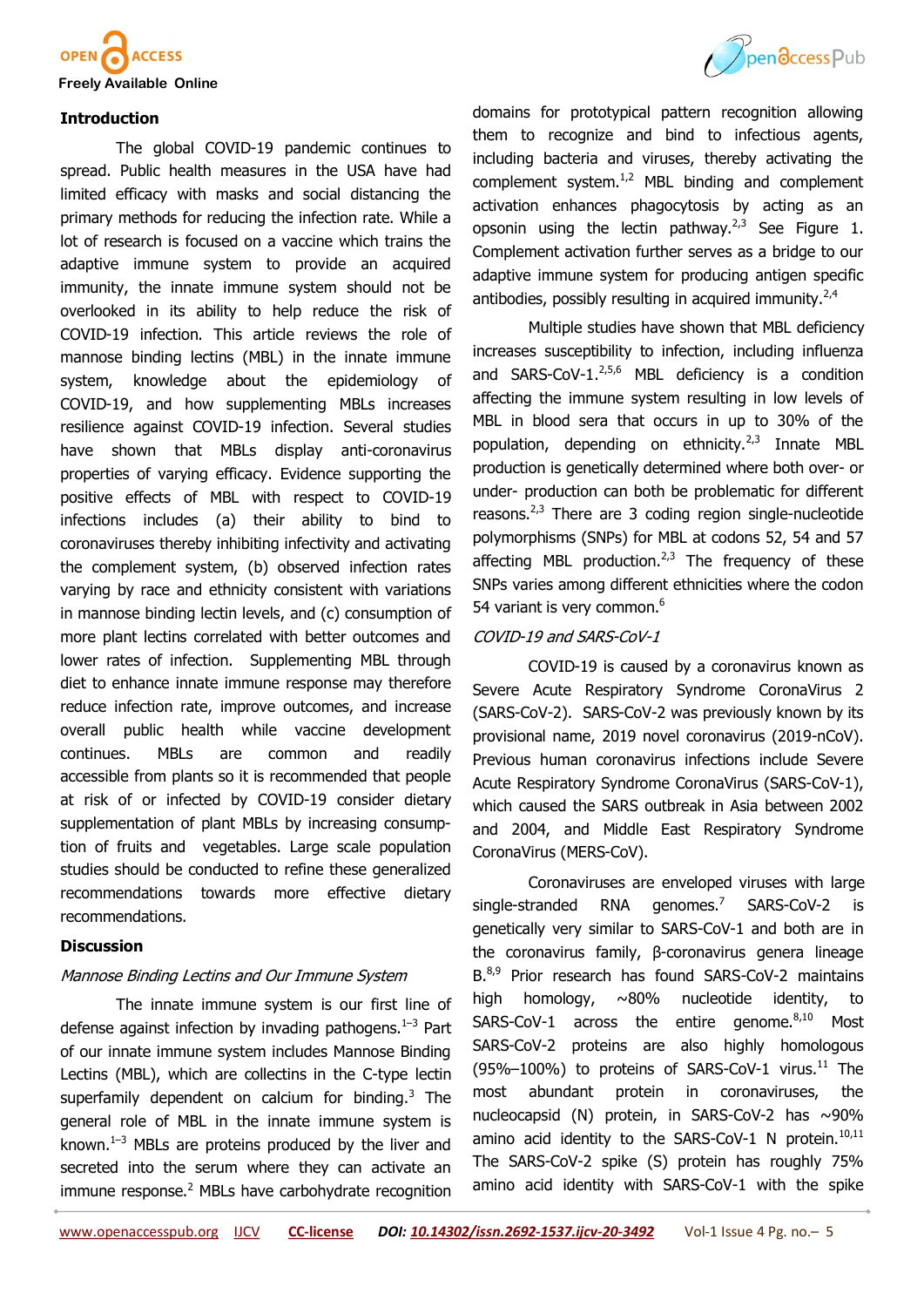





receptor binding domain (RBD) is approximately 73% conserved.[10](https://paperpile.com/c/iLsNry/sPBp) The SARS-CoV-2 spike subunit S2, which fuses viral and host membranes, shares 99% identity with the SARS-CoV-1 S2. $^{11}$  $^{11}$  $^{11}$  Given these similarities, it's unsurprising that both SARS-CoV-1 and SARS-CoV-2 S proteins contain a receptor binding domain for angiotensin-converting enzyme 2 (ACE2) which mediates entry of the coronavirus into host cells. $11,12$ 

S is the main target of antibodies during infection and a focus for vaccine design because it is virtually the only antigen present on the virus surface.<sup>[7,13,14](https://paperpile.com/c/iLsNry/wajE+PqgT+osMM)</sup> The SARS-CoV-2 S protein is extensively [glycosylated w](https://en.wikipedia.org/wiki/Glycosylation)ith 22 N-linked glycan sequons per [protomer s](https://en.wikipedia.org/wiki/Protomer)o each [trimer d](https://en.wikipedia.org/wiki/Protein_trimer)isplays 66 N-linked glycosylation sites.[13,14](https://paperpile.com/c/iLsNry/PqgT+osMM) SARS-CoV-1 S possesses 23 N-linked glycosylation sequons per protomer with 20 of the 22 SARS-CoV-2 S glycosylation sequons conserved from SARS-CoV- $1.^{14}$  $1.^{14}$  $1.^{14}$  These S glycans are under selective pressure as they both facilitate immune system evasion

by shielding specific [epitopes f](https://en.wikipedia.org/wiki/Epitope)rom antibodies, yet also present opportunities for immune system recognition.<sup>[13,14](https://paperpile.com/c/iLsNry/PqgT+osMM)</sup> All 9 S2 glycans are conserved between SARS-CoV-2 S and SARS-CoV-1 S suggesting that immune system recognition and accessibility to antibodies will be comparable among these viruses.<sup>[14](https://paperpile.com/c/iLsNry/osMM)</sup>

Site-specific glycosylation analysis suggests that the glycan shield of SARS-CoV-2, like other coronaviruses, exhibits numerous vulnerabilities. $^{13}$  $^{13}$  $^{13}$ Analysis of the glycans on SARS-CoV-1 S and SARS-CoV-2 S revealed they are more dispersed; resulting in less coverage than expected in an effective glycan shield.<sup>[13,15](https://paperpile.com/c/iLsNry/2N1g+PqgT)</sup> Typically, viruses classified as "evasion strong" have significantly higher glycan shield densities correlated with an effective glycan shield; therefore, the lower glycan shield density of coronaviruses suggests susceptibility to host immune responses.<sup>[15](https://paperpile.com/c/iLsNry/2N1g)</sup>

SARS-CoV-1's less dense glycan shield reveals a broad spectrum of underprocessed oligomannose-type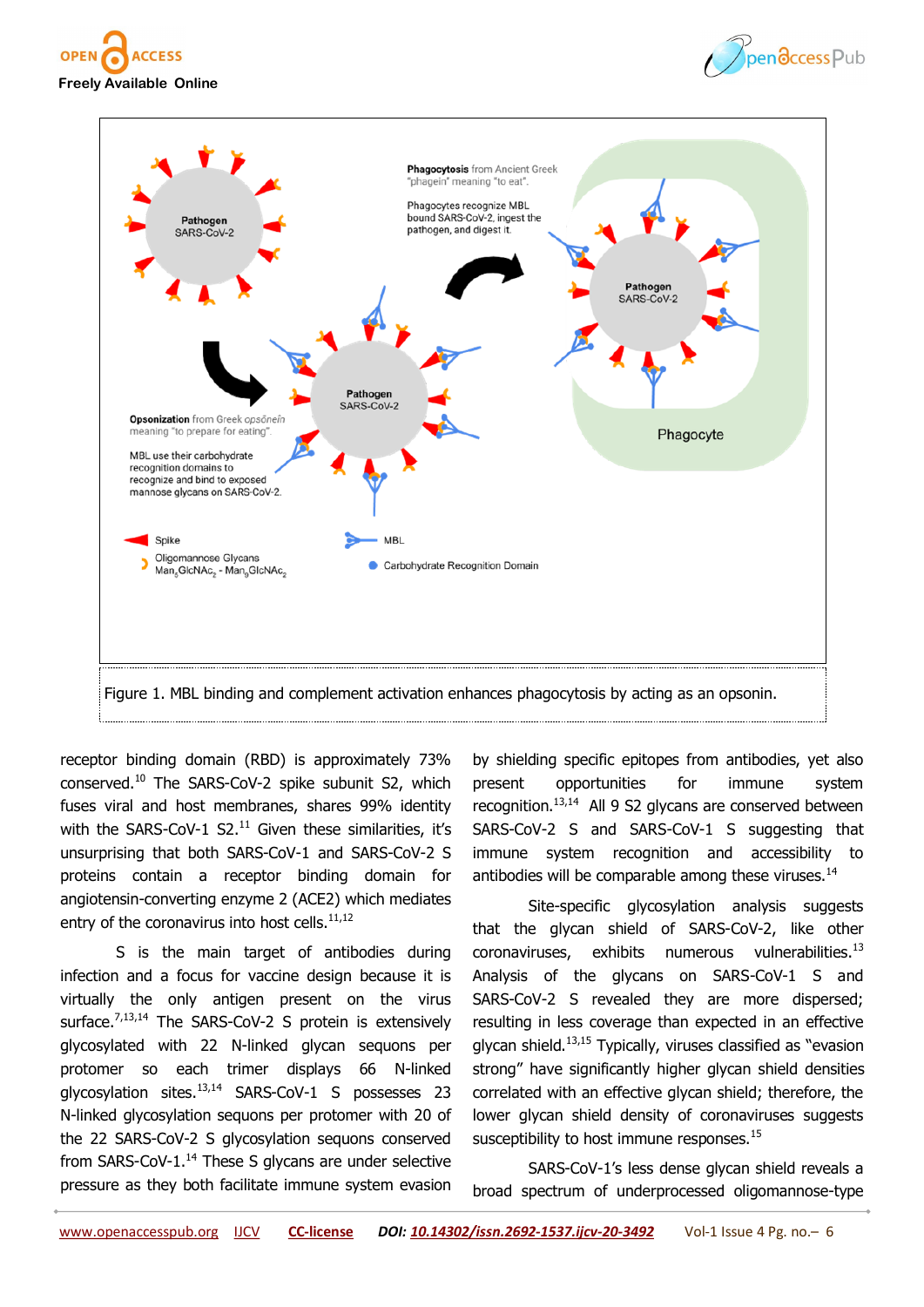

#### **Freely Available Online**

glycans with Man<sub>5</sub>GlcNAc<sub>2</sub> to Man<sub>9</sub>GlcNAc<sub>2</sub> glycans all present.[15](https://paperpile.com/c/iLsNry/2N1g) These underprocessed oligomannose-type glycans enable innate immune system recognition of coronaviruses by MBLs.<sup>[5,15](https://paperpile.com/c/iLsNry/2N1g+E3zA)</sup> SARS-CoV-2, with similar genetics and proteins to SARS-CoV-1, also presents many oligomannose-type glycans from Man<sub>5</sub>GlcNAc<sub>2</sub> to Man<sub>9</sub>GlcNAc<sub>2</sub> suggesting similar characteristics and susceptibility to innate immune system recognition by  $MBLs.<sup>13</sup>$  $MBLs.<sup>13</sup>$  $MBLs.<sup>13</sup>$ 

### Mannose Binding Lectins vs Coronaviruses

MBLs exhibit significant activity against enveloped viruses, such as coronaviruses, as their glycosylated envelopes allow MBLs to interfere at two points of the viral life cycle: [viral entry](https://en.wikipedia.org/wiki/Viral_entry) and [viral](https://en.wikipedia.org/wiki/Viral_shedding)  [shedding.](https://en.wikipedia.org/wiki/Viral_shedding)<sup>16</sup>Prior research has shown that a number of plant lectins, especially plant MBLs, exhibit anti-coronavirus properties of varying efficacy against SARS-CoV-1.<sup>[17](https://paperpile.com/c/iLsNry/XGlM)</sup> (Based on their similarities and how the [lectin pathway f](https://en.wikipedia.org/wiki/Lectin_pathway)unctions, the prior findings for SARS-CoV-1 are likely applicable to SARS-CoV-2.) Nearly two-thirds of the plant lectins previously tested, including almost all MBLs (exception: garlic), exhibited some anti-coronaviral properties with 20 of the 33 plant lectins tested active against SARS-CoV-1. $^{17}$  $^{17}$  $^{17}$  Of those 20 SARS-CoV-1 effective plant lectins, 14 were MBLs with the most potent being the MBL from leek, *Allium* porrum.<sup>[17](https://paperpile.com/c/iLsNry/XGlM)</sup> The broad spectrum of lectins capable of binding to SARS-CoV-1 is a likely result of its vulnerable glycan shield revealing a broad spectrum of oligomannose-type glycans. Therefore, it would be beneficial for host immune systems to have a broad spectrum of lectins available as lectins with different specificity interfere with different exposed glycans. $^{17}$  $^{17}$  $^{17}$ 

As MBL and the innate immune defense are the first line host defense against pathogens, host lectin levels (specifically, MBL levels), and composition may contribute to both susceptibility and outcome (e.g., whether an infected host exhibits symptoms or remains asymptomatic). MBL deficient individuals are more susceptible to SARS.<sup>[6](https://paperpile.com/c/iLsNry/P90E)</sup> Innate immune systems with insufficient levels of SARS-CoV-2 effective MBLs are overwhelmed resulting in infection and symptom expression. By contrast, hosts capable of maintaining sufficient levels of SARS-CoV-2 effective MBL could maintain a sufficient innate immune system response until the adaptive immune system responds to produce



sufficient antibodies. Therefore, SARS-CoV-2 effective MBL levels could explain the wide variation in clinical results ranging from severe to asymptomatic individuals with SARS-CoV-2 antibodies.<sup>[18](https://paperpile.com/c/iLsNry/l7LY)</sup> In essence, individual outcomes depend on [viral load v](https://en.wikipedia.org/wiki/Viral_load)s host SARS-CoV-2 effective MBL levels.

## Variations in MBL Levels by Race and Ethnicity

Presuming SARS-CoV-2 effective MBL levels are a significant factor is consistent with observations that those of certain racial and ethnic communities (including non-Hispanic Blacks, Hispanics, Latinos, and Asians) are at higher risk.<sup>[19,20](https://paperpile.com/c/iLsNry/Ad3A+3mPg)</sup> MBL deficiency is more common in people from Southeast Africa and South America.<sup>[21](https://paperpile.com/c/iLsNry/Lim6)</sup> Of the 3 SNPs resulting in MBL deficiency, those of sub-saharan African descent frequently had a codon 57 variant and those of South American descent frequently had a codon 54 variant. $^{21}$  $^{21}$  $^{21}$  A study of Hong Kong Chinese found that SARS patients more frequently had a codon 54 variant resulting in significantly lower levels of MBL than control subjects. $6$  While codon 54 and 57 variants and MBL deficiencies are quite frequent in those of Southeast African and South American descent, they are less frequent in Caucasians with estimates of only 10–15% of Caucasians having an MBL deficiency which likely contributes to lower susceptibility and lower rate of infection.<sup>[2,21,22](https://paperpile.com/c/iLsNry/Lim6+kxnT+z8Wj)</sup>

The frequencies of these genetic differences and their resulting MBL deficiencies contribute towards why people of Southeast African and South American descent are more susceptible to SARS than Caucasians as observed in CDC data. Currently, as of June 30, 2020, the CDC reports "non-Hispanic Black persons" and "Hispanic or Latinos persons" are disproportionately affected at a rate several times that of non-Hispanic white persons. $20$  As another example, the CDC also reports significantly higher infection rates in the "Non-Hispanic American Indian or Alaska Native" group which is also consistent with previous studies indicating lower MBL levels in the American Indian population.<sup>[20,23](https://paperpile.com/c/iLsNry/5Ehc+3mPg)</sup> The notable exception, Asians, who are more susceptible to infection are also the population group significantly more likely to wear masks resulting in their under-representation in the CDC data. $24-27$  $24-27$ 

## Evidence that MBL Supplementation is Effective

As plant lectins exhibit anti-coronavirus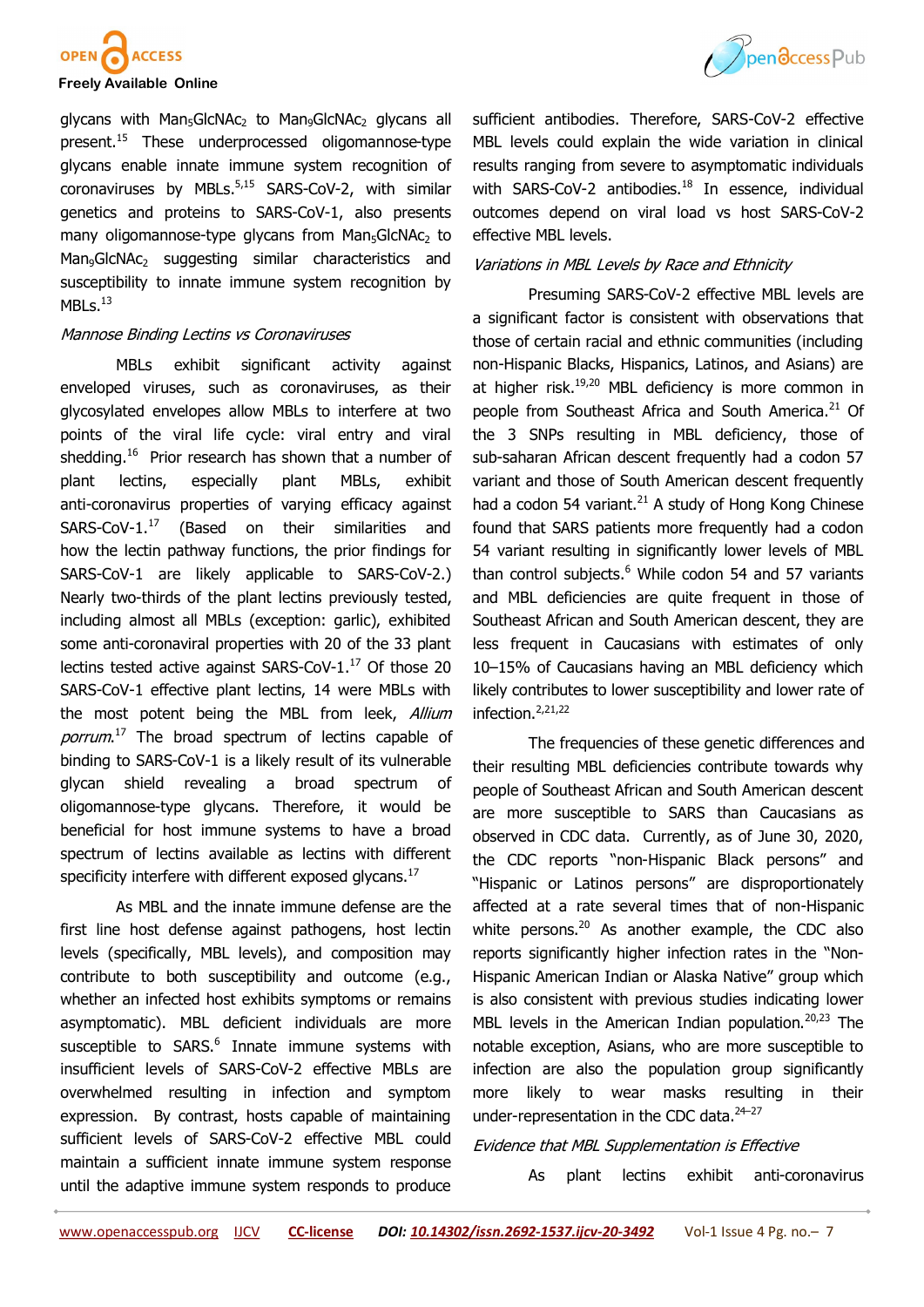

properties of varying efficacy, it's likely that plant MBL supplementation is a contributing factor towards COVID-19 risk and outcomes.[17](https://paperpile.com/c/iLsNry/XGlM) Plant lectins are common in food and dietary intake can be significant.<sup>[16,28](https://paperpile.com/c/iLsNry/hJK4+46J0)</sup> Many non-legume plant lectins, including MBL, maintain full biological activity after consumption as they are typically not inactivated by cooking, resist digestion, and enter the circulation intact.  $16,28,29$ 

An example where an active lectin supplement may be demonstrating its anti-coronaviral properties is the Nictaba lectin from the tobacco plant (Nicotiana [tabacum](https://en.wikipedia.org/wiki/Nicotiana_tabacum)). Nictaba is a GlcNAc-specific agglutinin that is active against SARS-CoV-1, which exposes manyglycans enabling interference with virus entry and virus release.<sup>[17](https://paperpile.com/c/iLsNry/XGlM)</sup> With the similarities between SARS-CoV-2 and SARS-CoV-1 in combination with Nictaba being the 4th most active lectin previously tested for SARS-CoV-1 (SI: >58.8), Nictaba may be potent against SARS-CoV-2.[17](https://paperpile.com/c/iLsNry/XGlM) Nictaba lectin, supplemented through the use of tobacco products, could explain the counter-intuitive observation that smokers have a significantly reduced risk of infection, which is highly unusual for a respiratory disease. $30-33$  $30-33$  Though the risk of infection may be reduced by Nictaba, tobacco products cause other damage, including to the respiratory system, which demonstrably increases the severity of COVID-19.[34](https://paperpile.com/c/iLsNry/zbdj)

While tobacco products have clear disadvantages in increasing COVID-19 severity, their ability to reduce infection risk suggests plant lectin supplementation (e.g., consumption of fruits and vegetables) may be a viable approach to augmenting host MBL production and boosting innate immune system response to SARS-CoV-2. See Table 1. At a macro scale, existing differences in dietary MBL consumption is consistent with observed differences in outcomes between men and women. Women have been shown to eat more fruits and vegetables than men, which presumably confers additional protection and resistance to women. $35-37$  $35-37$  This is consistent with observations that men are at higher risk for worse outcomes and death from COVID-19 than women.<sup>[38](https://paperpile.com/c/iLsNry/Gyui)</sup>

Fruit and vegetable consumption is also correlated with income where higher incomes are associated with higher levels of fruit and vegetable consumption.[37](https://paperpile.com/c/iLsNry/QvPS) This is consistent with observations that higher rates of infection are correlated with lower



### Dietary Supplementation and Target MBL Levels

With MBL levels a critical factor in COVID-19 infection risk and outcomes, it is important to determine the appropriate amount of MBL supplementation appropriate for mitigating COVID-19 risk. Further research here is recommended as MBL blood concentrations vary widely from undetectable to as high as 10 µg/ml, and MBL deficiency criteria is not standardized with prior studies using thresholds ranging from 0.1  $\mu q/ml$  to 1  $\mu q/ml$ . A prior study found that the median serum level of MBL in Hong Kong Chinese SARS-CoV-1 patients was significantly lower (0.733 µg/ ml) than that in control subjects (1.369 µg/ml); an average difference of  $0.636 \mu g/ml$  $0.636 \mu g/ml$  $0.636 \mu g/ml$ .<sup>6</sup> For the average adult, this translates to a difference of 3,180 µg, which represents an estimate for the average adult MBL deficiency between control and SARS-CoV-1 patients.

To illustrate the viability of dietary MBL supplementation, we posit an extreme example of compensating for MBL deficiency using leek (Allium porrum), as it has the highest selectivity index (SI:  $>$ 222) for SARS-CoV-1 with an EC<sub>50</sub> of 0.45  $\mu$ g/ml.<sup>[17](https://paperpile.com/c/iLsNry/XGlM)</sup> At a leek lectin concentration of 10,000 μg/kg, an average adult can supplement at the  $EC_{50}$  level with  $\sim$ 1/5 kg of leek yielding  $\sim$ 2,000 µg of *Allium porrum* (APA) MBL lectins compensating for ⅔ of the average adult MBL deficiency from a single source. $17,41$  As many plant lectins display anti-coronaviral properties of varying efficacy ( $na \leq SI \leq$  >222), a varied diet high in fruits and vegetables incorporating a broad spectrum of plant lectins, especially MBLs, should yield additive benefits for each SARS-CoV-2 effective lectin.<sup>[17](https://paperpile.com/c/iLsNry/XGlM)</sup>

## **Recommendations**

While research continues for a vaccine to

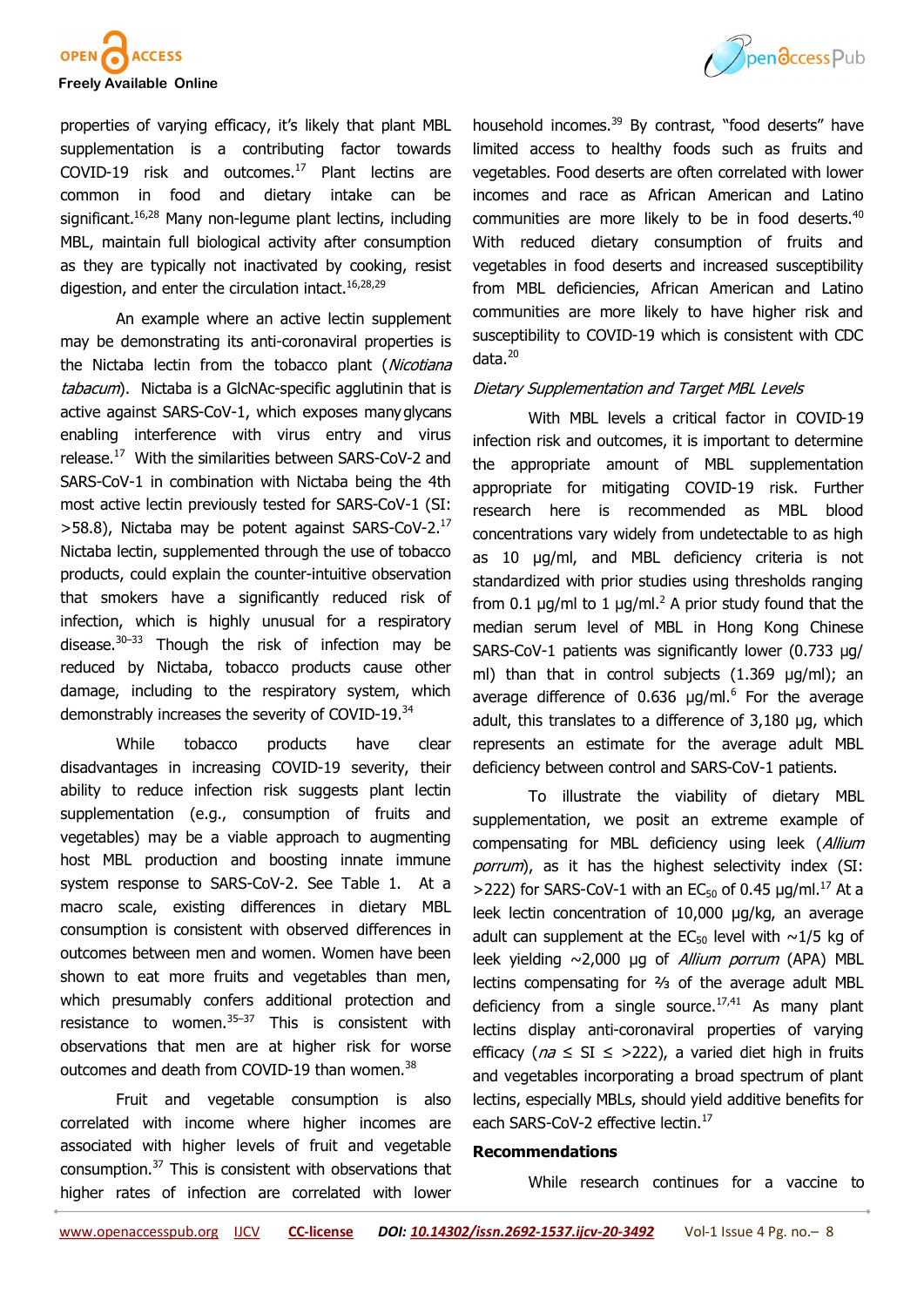



|                                                                     |              | <b>SARS-CoV-1 Results</b> |                      |        |                      |                       |
|---------------------------------------------------------------------|--------------|---------------------------|----------------------|--------|----------------------|-----------------------|
| Type                                                                | Lectin       | $EC50$ (µg/ml)            | $CC50$ ( $\mu$ g/ml) | SI     | <b>Plant Species</b> | <b>Common Name</b>    |
| Mannose                                                             | <b>APA</b>   | $0.45 \pm 0.08$           | >100                 | >222.2 | Allium porrum        | Leek                  |
| (GlcNAc)n                                                           | <b>UDA</b>   | $1.3 \pm 0.1$             | >100                 | >76.9  | Urtica dioica        | Stinging nettle       |
| Mannose                                                             | Morniga M II | $1.6 \pm 0.5$             | >100                 | >62.5  | Morus Nigra          | Black mulberry tree   |
| GlcNAc                                                              | Nictaba      | $1.7 \pm 0.3$             | >100                 | >58.8  | Nicotiana tabacum    | Tabacco plant         |
| Gal                                                                 | Morniga G II | $50 \pm 13$               | >100                 | >2     | Morus Nigra          | Black mulberry tree   |
| Mannose                                                             | AUA          | $18 \pm 4$                | >100                 | >5.5   | Allium ursinum       | Ramsons (Wild Garlic) |
| Mannose                                                             | Col O        | >60                       | $63 \pm 3$           | na     | Colocasia esculenta  | Taro                  |
| Mannose                                                             | ASA, ASA I   | >100                      | >100                 | na     | Allium sativum       | Garlic                |
| GlcNAc: N-acetyl glucosamine,<br>Gal: galactose,<br>na: no activity |              |                           |                      |        |                      |                       |

species commonly eaten or used, and of those, 6 are mannose binding lectins. None of these lectins were toxic below 50 μg/ml concentrations with even the most toxic lectin from Taro (Colocasia [esculenta](https://en.wikipedia.org/wiki/Taro)), an edible plant frequently consumed by several cultures.

SARS-CoV-2, we can take precautionary steps to strengthen our innate immune response thereby reducing infection risk and improving outcomes. Many plant lectins, especially mannose binding lectins, interfere with the viral life cycle of coronaviruses and facilitate recognition by the innate immune system. While mannose binding lectins are common in legumes and alliums (e.g., leeks, onions, shallots, wild garlic, chives, etc…), plant lectins exhibit a broad range of specificities with varying levels of affinity. $41$  Therefore, dietary supplementation of SARS-CoV-2 effective plant MBL through a general increase in consumption of fruits and vegetables should reduce infection rate and improve COVID-19 outcomes. It is also important to maintain sufficient calcium levels as MBL is dependent on calcium for binding. Policy and other measures encouraging fruit and vegetable consumption by increasing their accessibility and availability to at risk populations are also recommended.

Further studies and experimentation should be considered to understand in more detail the impact of various MBL genotypes and MBL deficiencies with respect to COVID-19. Results from these studies may be used to identify higher risk individuals, enable better prediction of outcomes, and improve treatment methodologies. As many plant lectins exhibit anticoronaviral properties, large scale population studies of diet and infection with respect to COVID-19 infection and outcomes should be conducted to identify foods most likely to contain lectins effective against SARS-CoV-

2. Results from these studies would enable refinement of dietary recommendations for at risk groups and facilitate further study of specific SARS-CoV-2 effective lectins. Together, future studies in these directions could inform public policy decisions towards improving overall public health.

## **Author Contributions**

All authors have read and agreed to the published version of the manuscript. Authorship must be limited to those who have contributed substantially to the work reported. Kevin Lau is responsible for research, conception, analysis and writing of this article.

### **Funding**

No funding was received for this research.

## **Conflicts of Interest**

Authors have no conflicts of interest to declare.

### **Copyright**

[CC BY 4.0](https://creativecommons.org/licenses/by/4.0/)

### **References**

- 1. [Takahashi, K. & Ezekowitz, R. A. B. The Role of the](http://paperpile.com/b/iLsNry/fSeq)  Mannose-[Binding Lectin in Innate Immunity.](http://paperpile.com/b/iLsNry/fSeq) Clin. [Infect. Dis.](http://paperpile.com/b/iLsNry/fSeq) [41, S440–S444 \(2005\).](http://paperpile.com/b/iLsNry/fSeq)
- 2. Takahashi, K. Mannose-[binding lectin and the](http://paperpile.com/b/iLsNry/z8Wj)  [balance between immune protection and](http://paperpile.com/b/iLsNry/z8Wj)  [complication.](http://paperpile.com/b/iLsNry/z8Wj) [Expert Rev. Anti. Infect. Ther.](http://paperpile.com/b/iLsNry/z8Wj) 9, 1179–[1190 \(2011\).](http://paperpile.com/b/iLsNry/z8Wj)
- 3. [Dommett, R. M., Klein, N. & Turner, M. W.](http://paperpile.com/b/iLsNry/C9Gu)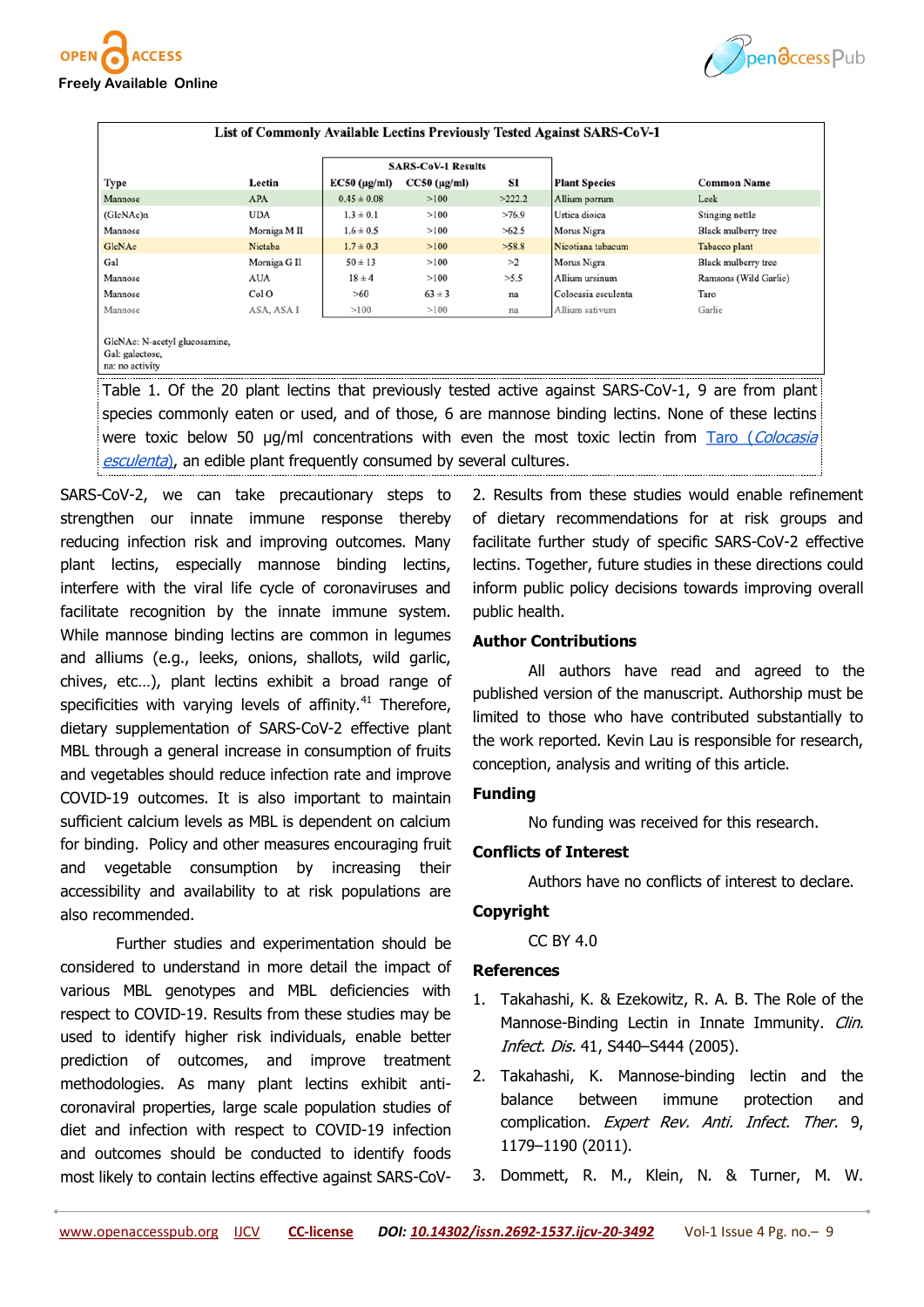



### **Freely Available Online**

Mannose-[binding lectin in innate immunity: past,](http://paperpile.com/b/iLsNry/C9Gu)  [present and future.](http://paperpile.com/b/iLsNry/C9Gu) [Tissue Antigens](http://paperpile.com/b/iLsNry/C9Gu) [68, 193](http://paperpile.com/b/iLsNry/C9Gu)-209 [\(2006\).](http://paperpile.com/b/iLsNry/C9Gu)

- 4. [Dunkelberger, J. R. & Song, W.](http://paperpile.com/b/iLsNry/oDyR)-C. Complement and [its role in innate and adaptive immune responses.](http://paperpile.com/b/iLsNry/oDyR)  [Cell Res.](http://paperpile.com/b/iLsNry/oDyR) [20,](http://paperpile.com/b/iLsNry/oDyR) 34–[50 \(2010\).](http://paperpile.com/b/iLsNry/oDyR)
- 5. [Zhou, Y.](http://paperpile.com/b/iLsNry/E3zA) *[et al.](http://paperpile.com/b/iLsNry/E3zA)* [A single asparagine](http://paperpile.com/b/iLsNry/E3zA)-linked [glycosylation site of the severe acute respiratory](http://paperpile.com/b/iLsNry/E3zA)  [syndrome coronavirus spike glycoprotein facilitates](http://paperpile.com/b/iLsNry/E3zA)  inhibition by mannose-[binding lectin through](http://paperpile.com/b/iLsNry/E3zA)  [multiple mechanisms.](http://paperpile.com/b/iLsNry/E3zA) [J. Virol.](http://paperpile.com/b/iLsNry/E3zA) [84, 8753](http://paperpile.com/b/iLsNry/E3zA)–8764 [\(2010\).](http://paperpile.com/b/iLsNry/E3zA)
- 6. [Ip, W. K. E.](http://paperpile.com/b/iLsNry/P90E) [et al.](http://paperpile.com/b/iLsNry/P90E) Mannose-[binding lectin in severe](http://paperpile.com/b/iLsNry/P90E)  [acute respiratory syndrome coronavirus infection.](http://paperpile.com/b/iLsNry/P90E) [J.](http://paperpile.com/b/iLsNry/P90E)  [Infect. Dis.](http://paperpile.com/b/iLsNry/P90E) [191,](http://paperpile.com/b/iLsNry/P90E) 1697–[1704 \(2005\).](http://paperpile.com/b/iLsNry/P90E)
- 7. [Walls, A. C.](http://paperpile.com/b/iLsNry/wajE) [et al.](http://paperpile.com/b/iLsNry/wajE) Glycan shield and epitope masking [of a coronavirus spike protein observed by cryo](http://paperpile.com/b/iLsNry/wajE)[electron microscopy.](http://paperpile.com/b/iLsNry/wajE) [Nat. Struct. Mol. Biol.](http://paperpile.com/b/iLsNry/wajE) [23, 899](http://paperpile.com/b/iLsNry/wajE)-[905 \(2016\).](http://paperpile.com/b/iLsNry/wajE)
- 8. [Lu, R.](http://paperpile.com/b/iLsNry/b4Mf) [et al.](http://paperpile.com/b/iLsNry/b4Mf) Genomic characterisation and [epidemiology of 2019 novel coronavirus: implications](http://paperpile.com/b/iLsNry/b4Mf)  [for virus origins and receptor binding.](http://paperpile.com/b/iLsNry/b4Mf) *[Lancet](http://paperpile.com/b/iLsNry/b4Mf)* 395, 565–[574 \(2020\).](http://paperpile.com/b/iLsNry/b4Mf)
- 9. [Jaimes, J. A., André, N. M., Chappie, J. S., Millet, J.](http://paperpile.com/b/iLsNry/kqM2)  [K. & Whittaker, G. R. Phylogenetic Analysis and](http://paperpile.com/b/iLsNry/kqM2)  [Structural Modeling of SARS](http://paperpile.com/b/iLsNry/kqM2)-CoV-2 Spike Protein [Reveals an Evolutionary Distinct and Proteolytically](http://paperpile.com/b/iLsNry/kqM2)  [Sensitive Activation Loop.](http://paperpile.com/b/iLsNry/kqM2) [J. Mol. Biol.](http://paperpile.com/b/iLsNry/kqM2) [432, 3309](http://paperpile.com/b/iLsNry/kqM2)-[3325 \(2020\).](http://paperpile.com/b/iLsNry/kqM2)
- 10. [Gralinski, L. E. & Menachery, V. D. Return of the](http://paperpile.com/b/iLsNry/sPBp)  [Coronavirus: 2019](http://paperpile.com/b/iLsNry/sPBp)-nCoV. [Viruses](http://paperpile.com/b/iLsNry/sPBp) [12, \(2020\).](http://paperpile.com/b/iLsNry/sPBp)
- 11. [Xu, J.](http://paperpile.com/b/iLsNry/JWTZ) [et al.](http://paperpile.com/b/iLsNry/JWTZ) Systematic Comparison of Two Animal-to-[Human Transmitted Human](http://paperpile.com/b/iLsNry/JWTZ)  [Coronaviruses: SARS](http://paperpile.com/b/iLsNry/JWTZ)-CoV-2 and SARS-CoV. [Viruses](http://paperpile.com/b/iLsNry/JWTZ) [12, \(2020\).](http://paperpile.com/b/iLsNry/JWTZ)
- 12. [Shang, J.](http://paperpile.com/b/iLsNry/3DGA) [et al.](http://paperpile.com/b/iLsNry/3DGA) Structural basis of receptor [recognition by SARS](http://paperpile.com/b/iLsNry/3DGA)-CoV-2. [Nature](http://paperpile.com/b/iLsNry/3DGA) [581, 221](http://paperpile.com/b/iLsNry/3DGA)–224 [\(2020\).](http://paperpile.com/b/iLsNry/3DGA)
- 13. [Watanabe, Y., Allen, J. D., Wrapp, D., McLellan, J. S.](http://paperpile.com/b/iLsNry/PqgT)  & Crispin, M. Site-[specific glycan analysis of the](http://paperpile.com/b/iLsNry/PqgT)  SARS-CoV-[2 spike.](http://paperpile.com/b/iLsNry/PqgT) [Science](http://paperpile.com/b/iLsNry/PqgT) [\(2020\) doi:1](http://paperpile.com/b/iLsNry/PqgT)[0.1126/](http://dx.doi.org/10.1126/science.abb9983) [science.abb9983](http://dx.doi.org/10.1126/science.abb9983)[.](http://paperpile.com/b/iLsNry/PqgT)
- 14. [Walls, A. C.](http://paperpile.com/b/iLsNry/osMM) [et al.](http://paperpile.com/b/iLsNry/osMM) Structure, Function, and [Antigenicity of the SARS](http://paperpile.com/b/iLsNry/osMM)-CoV-2 Spike Glycoprotein.

[Cell](http://paperpile.com/b/iLsNry/osMM) [181,](http://paperpile.com/b/iLsNry/osMM) 281-292.[e6 \(2020\).](http://paperpile.com/b/iLsNry/osMM)

- 15. [Watanabe, Y.](http://paperpile.com/b/iLsNry/2N1g) [et al.](http://paperpile.com/b/iLsNry/2N1g) Vulnerabilities in coronavirus [glycan shields despite extensive glycosylation.](http://paperpile.com/b/iLsNry/2N1g) Nat. [Commun.](http://paperpile.com/b/iLsNry/2N1g) [11, 2688 \(2020\).](http://paperpile.com/b/iLsNry/2N1g)
- 16. [Muramoto, K. Lectins as Bioactive Proteins in Foods](http://paperpile.com/b/iLsNry/46J0)  [and Feeds.](http://paperpile.com/b/iLsNry/46J0) [FSTR](http://paperpile.com/b/iLsNry/46J0) [23,](http://paperpile.com/b/iLsNry/46J0) 487-[494 \(2017\).](http://paperpile.com/b/iLsNry/46J0)
- 17. [Keyaerts, E.](http://paperpile.com/b/iLsNry/XGlM) [et al.](http://paperpile.com/b/iLsNry/XGlM) Plant lectins are potent inhibitors [of coronaviruses by interfering with two targets in](http://paperpile.com/b/iLsNry/XGlM)  [the viral replication cycle.](http://paperpile.com/b/iLsNry/XGlM) [Antiviral Res.](http://paperpile.com/b/iLsNry/XGlM) [75, 179](http://paperpile.com/b/iLsNry/XGlM)-187 [\(2007\).](http://paperpile.com/b/iLsNry/XGlM)
- 18. [Long, Q.](http://paperpile.com/b/iLsNry/l7LY)-X. [et al.](http://paperpile.com/b/iLsNry/l7LY) Clinical and immunological [assessment of asymptomatic SARS](http://paperpile.com/b/iLsNry/l7LY)-CoV-2 infections. [Nat. Med.](http://paperpile.com/b/iLsNry/l7LY) 1–[5 \(2020\).](http://paperpile.com/b/iLsNry/l7LY)
- 19. [Pan, D.](http://paperpile.com/b/iLsNry/Ad3A) [et al.](http://paperpile.com/b/iLsNry/Ad3A) The impact of ethnicity on clinical outcomes in COVID-[19: A systematic review.](http://paperpile.com/b/iLsNry/Ad3A)  [EClinicalMedicine](http://paperpile.com/b/iLsNry/Ad3A) [23, 100404 \(2020\).](http://paperpile.com/b/iLsNry/Ad3A)
- 20. [CDC. Coronavirus Disease 2019 \(COVID](http://paperpile.com/b/iLsNry/3mPg)-19). Centers [for Disease Control and Prevention](http://paperpile.com/b/iLsNry/3mPg) [https://](https://www.cdc.gov/coronavirus/2019-ncov/need-extra-precautions/racial-ethnic-minorities.html) [www.cdc.gov/coronavirus/2019](https://www.cdc.gov/coronavirus/2019-ncov/need-extra-precautions/racial-ethnic-minorities.html)-ncov/need-extra[precautions/racial](https://www.cdc.gov/coronavirus/2019-ncov/need-extra-precautions/racial-ethnic-minorities.html)-ethnic-minorities.html (2020).
- 21. [Madsen, H. O., Satz, M. L., Hogh, B., Svejgaard, A.](http://paperpile.com/b/iLsNry/Lim6)  [& Garred, P. Different molecular events result in low](http://paperpile.com/b/iLsNry/Lim6)  [protein levels of mannan](http://paperpile.com/b/iLsNry/Lim6)-binding lectin in [populations from southeast Africa and South](http://paperpile.com/b/iLsNry/Lim6)  [America.](http://paperpile.com/b/iLsNry/Lim6) *[J. Immunol.](http://paperpile.com/b/iLsNry/Lim6)* [161,](http://paperpile.com/b/iLsNry/Lim6) 3169-[3175 \(1998\).](http://paperpile.com/b/iLsNry/Lim6)
- 22. [Smithson, A.](http://paperpile.com/b/iLsNry/kxnT) [et al.](http://paperpile.com/b/iLsNry/kxnT) Association between mannose-[binding lectin deficiency and septic shock](http://paperpile.com/b/iLsNry/kxnT)  [following acute pyelonephritis due to Escherichia](http://paperpile.com/b/iLsNry/kxnT)  [coli.](http://paperpile.com/b/iLsNry/kxnT) [Clin. Vaccine Immunol.](http://paperpile.com/b/iLsNry/kxnT) [14,](http://paperpile.com/b/iLsNry/kxnT) 256–[261 \(2007\).](http://paperpile.com/b/iLsNry/kxnT)
- 23. [Best, L. G.](http://paperpile.com/b/iLsNry/5Ehc) [et al.](http://paperpile.com/b/iLsNry/5Ehc) Prospective analysis of mannose-[binding lectin genotypes and coronary](http://paperpile.com/b/iLsNry/5Ehc)  [artery disease in American Indians: the Strong Heart](http://paperpile.com/b/iLsNry/5Ehc)  [Study.](http://paperpile.com/b/iLsNry/5Ehc) [Circulation](http://paperpile.com/b/iLsNry/5Ehc) [109,](http://paperpile.com/b/iLsNry/5Ehc) 471–[475 \(2004\).](http://paperpile.com/b/iLsNry/5Ehc)
- 24. [Lau, J. T. F., Tsui, H., Lau, M. & Yang, X. SARS](http://paperpile.com/b/iLsNry/2X2t)  [transmission, risk factors, and prevention in Hong](http://paperpile.com/b/iLsNry/2X2t)  [Kong.](http://paperpile.com/b/iLsNry/2X2t) [Emerg. Infect. Dis.](http://paperpile.com/b/iLsNry/2X2t) [10,](http://paperpile.com/b/iLsNry/2X2t) 587–[592 \(2004\).](http://paperpile.com/b/iLsNry/2X2t)
- 25. [Liang, M.](http://paperpile.com/b/iLsNry/09Du) [et al.](http://paperpile.com/b/iLsNry/09Du) Efficacy of face mask in preventing [respiratory virus transmission: a systematic review](http://paperpile.com/b/iLsNry/09Du)  [and meta](http://paperpile.com/b/iLsNry/09Du)-analysis. [Epidemiology](http://paperpile.com/b/iLsNry/09Du) [\(2020\).](http://paperpile.com/b/iLsNry/09Du)
- 26. [Cheng, V. C.](http://paperpile.com/b/iLsNry/VnPp)-C. [et al.](http://paperpile.com/b/iLsNry/VnPp) [The role of community](http://paperpile.com/b/iLsNry/VnPp)-wide [wearing of face mask for control of coronavirus](http://paperpile.com/b/iLsNry/VnPp)  disease 2019 (COVID-[19\) epidemic due to](http://paperpile.com/b/iLsNry/VnPp)  [SARS](http://paperpile.com/b/iLsNry/VnPp)-CoV-2. *[J. Infect.](http://paperpile.com/b/iLsNry/VnPp)* [81,](http://paperpile.com/b/iLsNry/VnPp) 107-[114 \(2020\).](http://paperpile.com/b/iLsNry/VnPp)